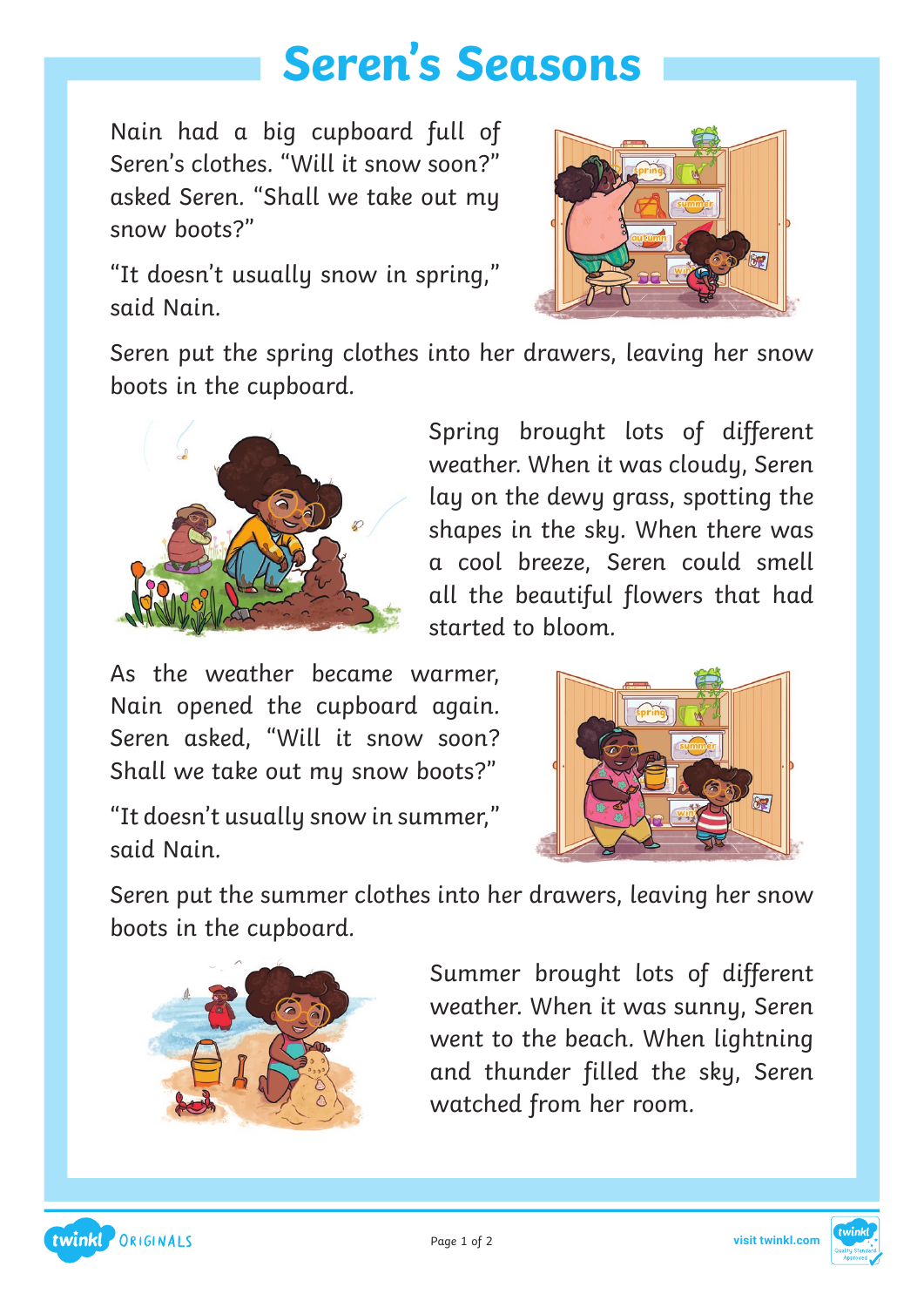#### **Seren's Seasons**

As the days grew colder, Nain opened the cupboard to fetch some warmer clothes. "Will it snow soon?" Seren asked again. "Shall we take out my snow boots?"



"It doesn't usually snow in autumn," said Nain.

Seren put the autumn clothes into her drawers, leaving her snow boots in the cupboard.



Autumn brought lots of different weather. When it rained, Seren splashed in the puddles in her wellies. When it was windy, Seren watched the colourful leaves swirling around.

As the nights became longer, Nain opened the cupboard again. "Will it snow soon?" Seren asked. "Shall we take out my snow boots?"

"Well, it is winter," said Nain. "It could snow any day now!"



Seren grinned as she put her snow boots near the door.



Winter brought lots of different weather but one day… it snowed! Finally, Seren had everything she needed to build the perfect snowgirl.

twinkl, ORIGINALS

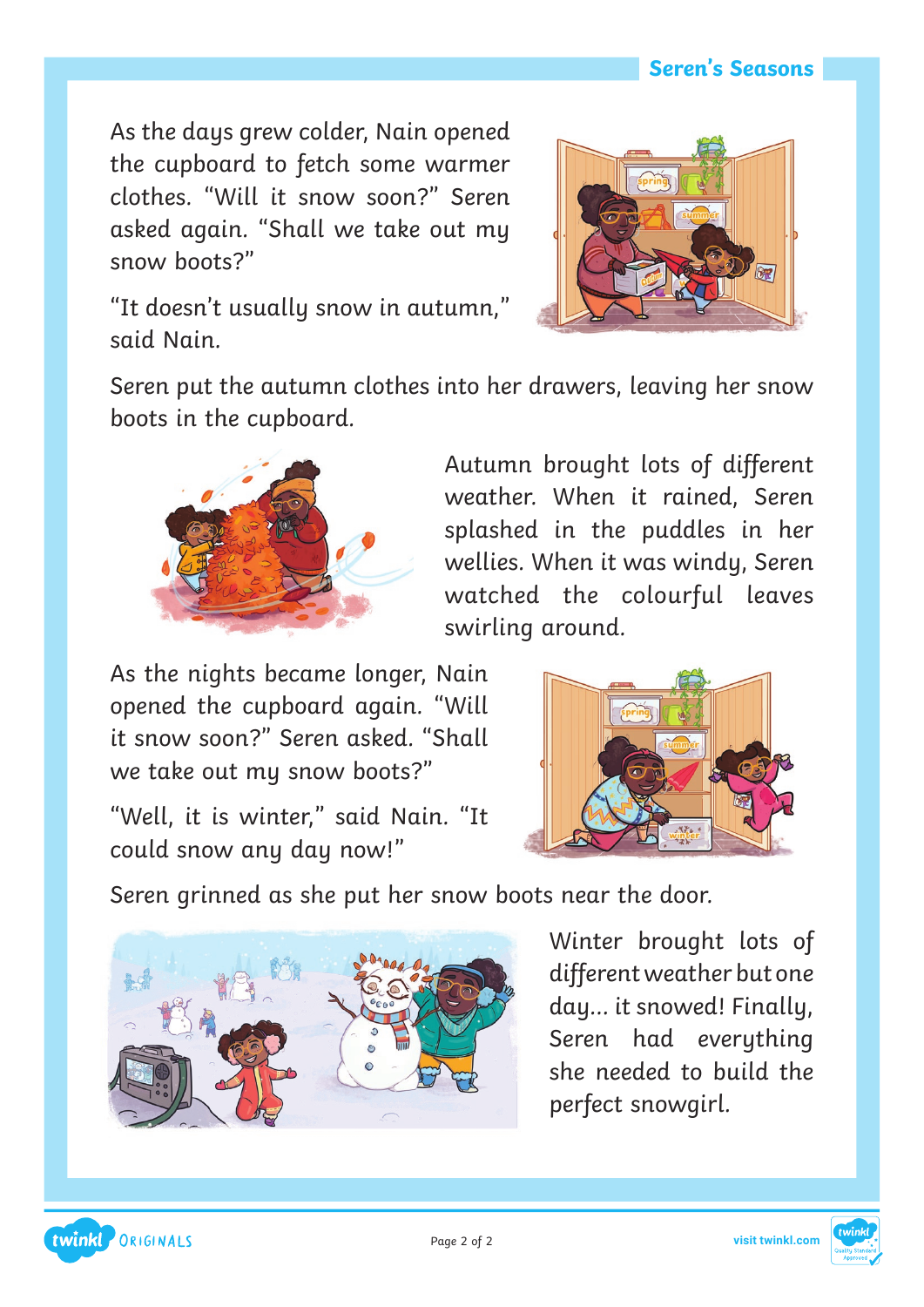# **Questions**

- 1. Which is the first season we see in the story? **Tick one**.
	- winter
	- summer
	- spring
- 2. What does Seren keep asking Nain about? **Tick one**.
	- her dog
	- her snow boots
	- her book
- 3. What does Seren try to make in each season? **Tick one**.
	- a cake
		- a snowgirl
	- a cup of tea
- 4. Where do Seren and Nain go in the summer? **Tick one**.
	- to the park
	- to the beach
	- to school
- 5. In which season does Seren get to wear her snow boots? **Tick one**.
	- autumn
	- winter
	- spring

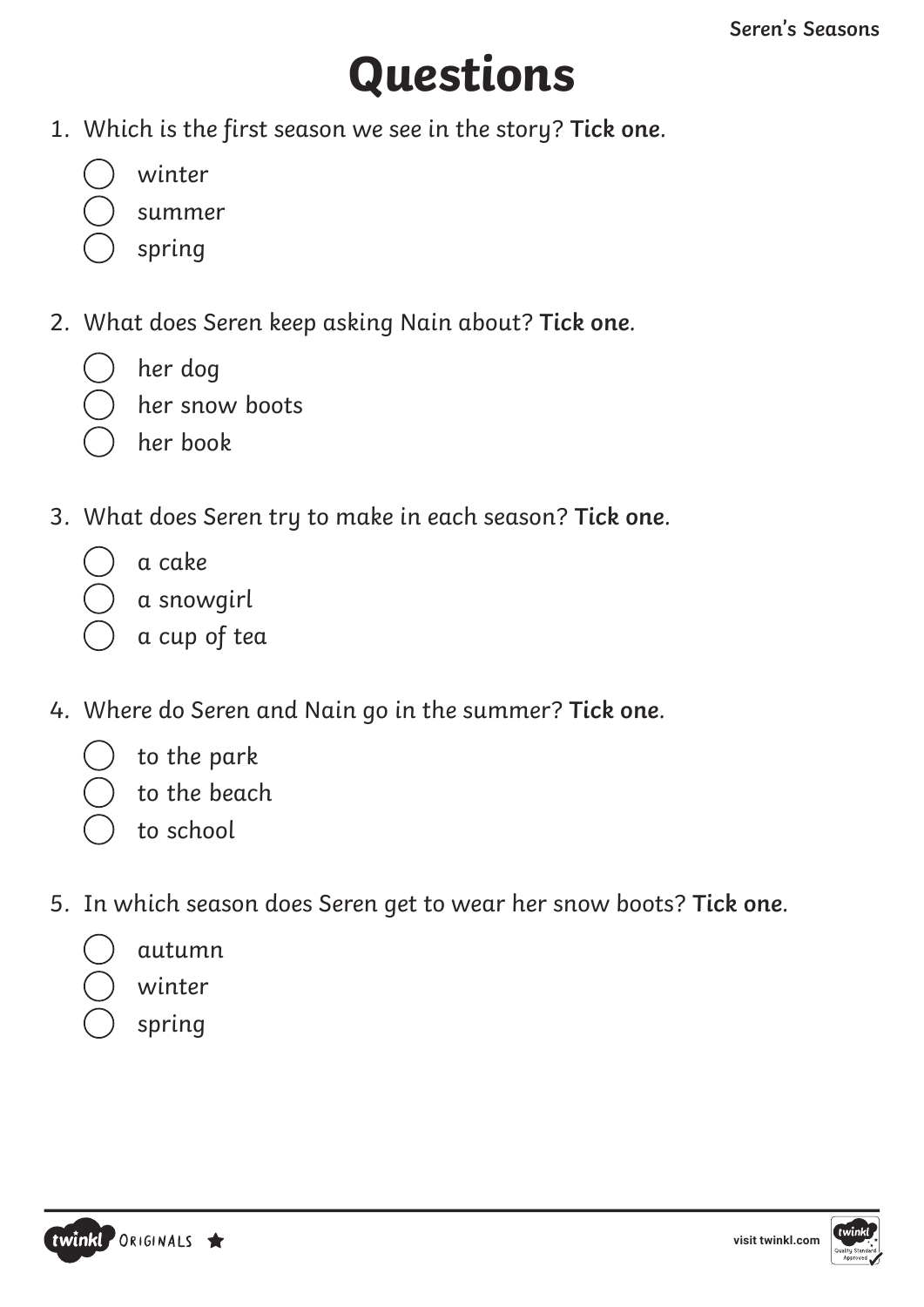#### **Answers**

- 1. Which is the first season we see in the story? **Tick one**.
	- winter
	- summer
	- **spring**
- 2. What does Seren keep asking Nain about? **Tick one**.
	- her dog
	- **her snow boots**
	- her book
- 3. What does Seren try to make in each season? **Tick one**.
	- a cake

|  | a snowgirl |  |
|--|------------|--|
|  |            |  |

- a cup of tea
- 4. Where do Seren and Nain go in the summer? **Tick one**.
	- to the park
	- **to the beach**
	- to school
- 5. In which season does Seren get to wear her snow boots? **Tick one**.
	- autumn
	- **winter**
		- spring



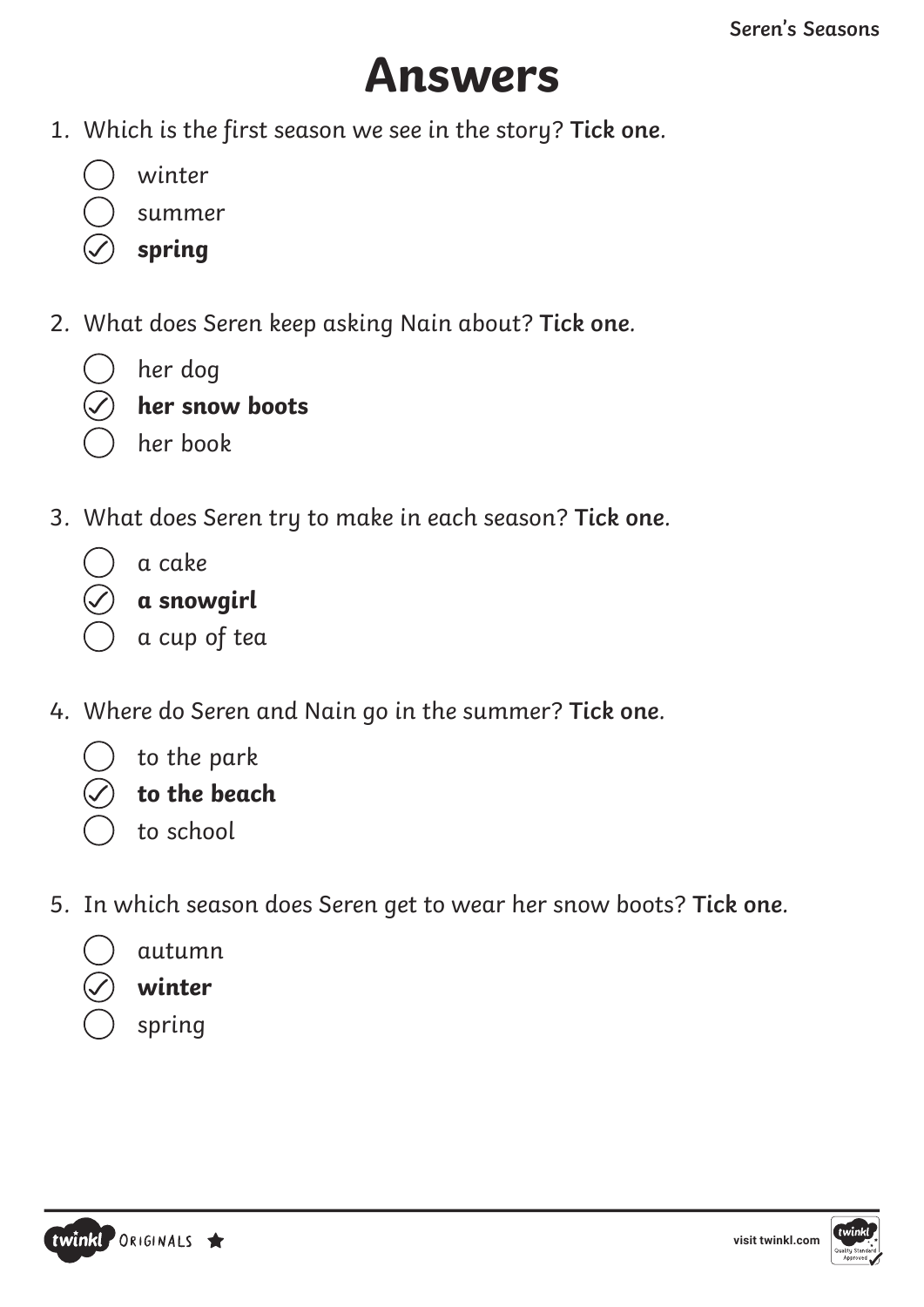# **Questions**

- 1. Which of these are labels on Seren's boxes of clothes? **Tick two**.
	- autumn
	- July
	- summer
- 2. In spring, what does Seren use to try to make a snowgirl? **Tick two.**
	- leaves
	- mud
	- clouds
- 3. What sort of weather does autumn bring in the story?
- 4. Draw a line to match up the boxes to complete the sentences.



freeze rain snow

twinkl ORIGINALS \*\*

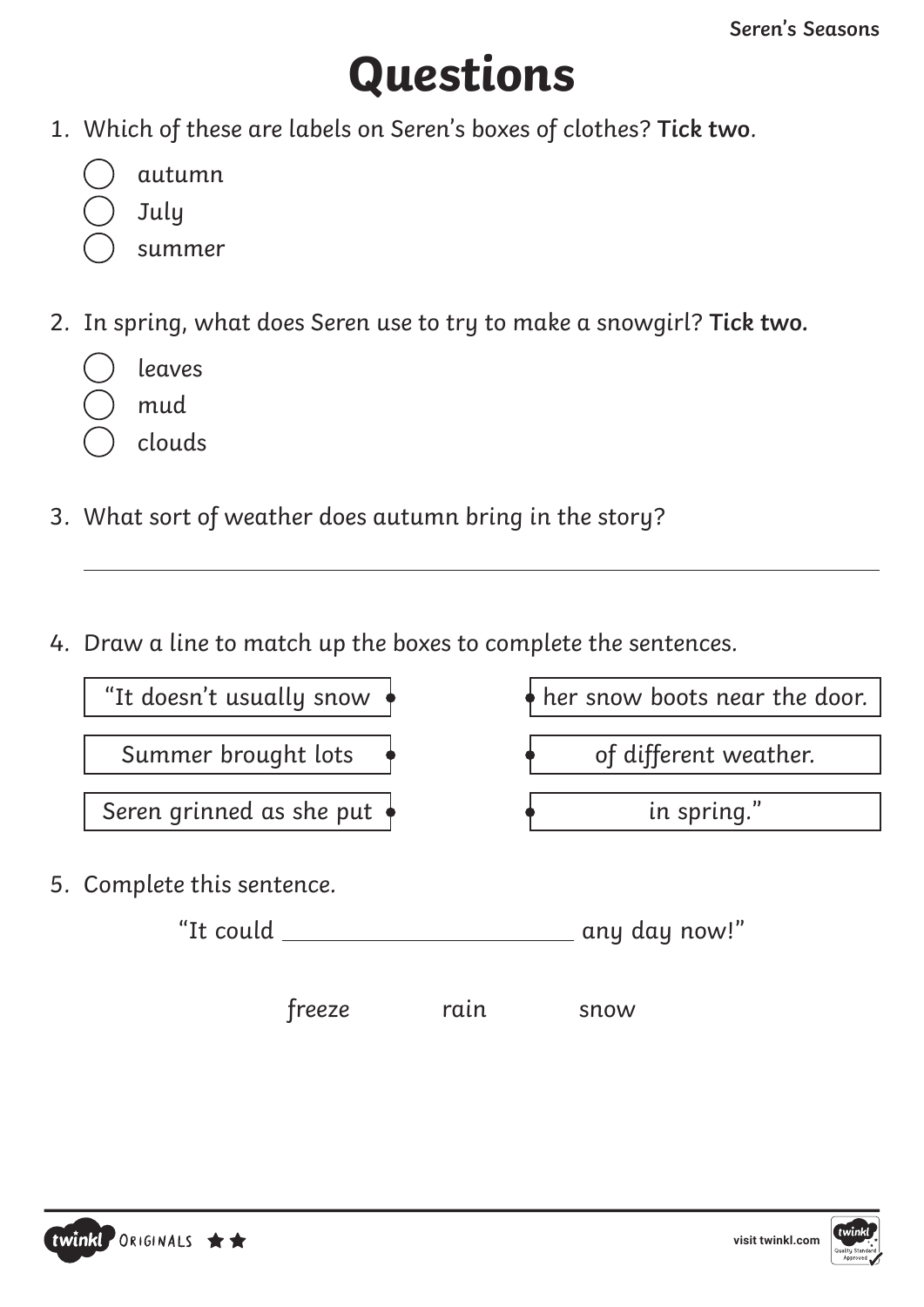## **Answers**

1. Which of these are labels on Seren's boxes of clothes? **Tick two**.

| autumn |
|--------|
| July   |

- **summer**
- 2. In spring, what does Seren use to try to make a snowgirl? **Tick two.**
	- leaves
	- **mud**
	- **clouds**
- 3. What sort of weather does autumn bring in the story? **rain and wind**
- 4. Draw a line to match up the boxes to complete the sentences.



5. Complete this sentence.

"It could **snow** any day now!"

freeze rain **snow**



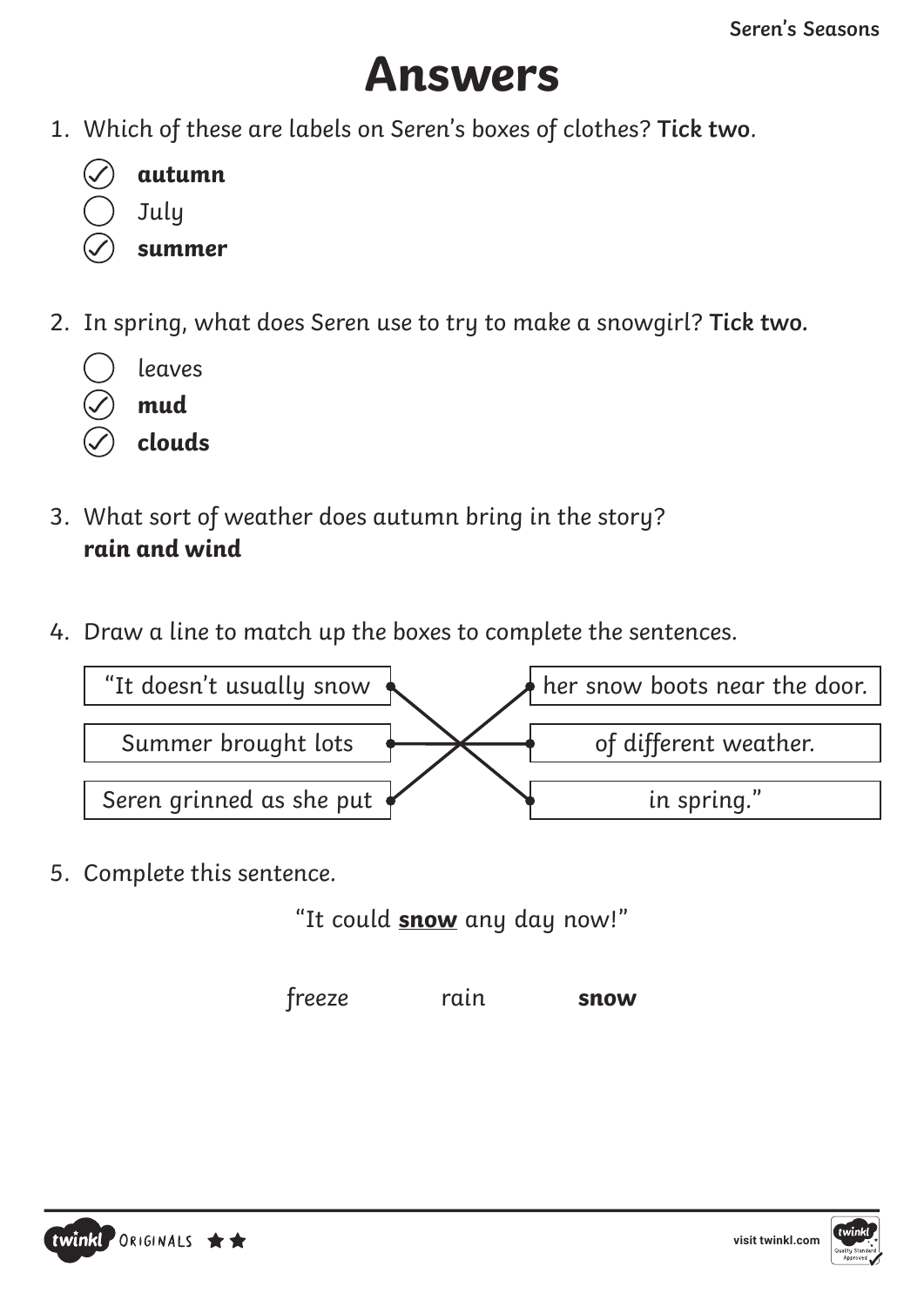## **Questions**

- 1. Which of these is a season? **Tick one**.
	- January
	- autumn
	- September
- 2. What does Seren want to do throughout the story?
- 3. Name four things Seren tries to make a snowgirl out of.
- 4. Write the numbers 1 to 4 in the boxes to show the order of the seasons in the story.

| summer |
|--------|
| winter |
| autumn |
| spring |

twinkl ORIGINALS ★★★

- 5. **Winter brought lots of different weather but one day… it snowed!** Why do you think an exclamation mark is used here?
- 6. How do you think Seren feels at the end of the story? Why?



**[visit twinkl.com](www.twinkl.co.uk/resources/ks1-twinkl-originals-key-stage-1/twinkl-educational-publishing-fiction-story-books-story-primary-resources-english-key-stage-1/serens-seasons-fiction-ks1-twinkl-originals)**